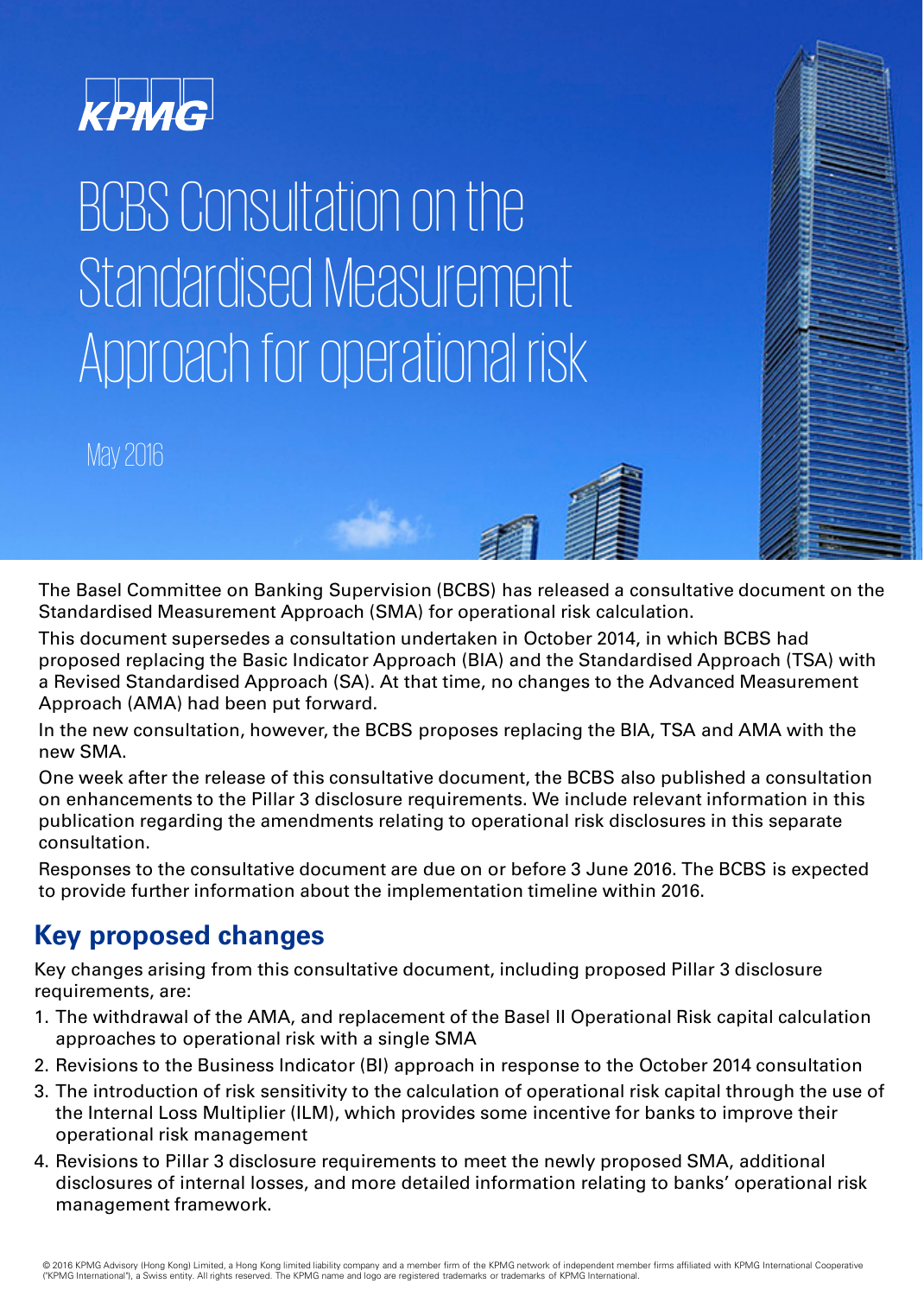2 BCBS Consultation on the Standardised Measurement Approach for operational risk

#### **The evolution of the Basel Committee's operational risk approaches**

In 2004, the BCBS recommended that operational risk be defined as an independent risk category that must be backed by regulatory capital. This resulted in three approaches to calculate operational risk capital under Basel II. In March 2016, the BCBS proposed replacing Basel II's three approaches with one single approach, the SMA.

Significant policy changes or consultations regarding operational risk capital calculation and Pillar 3 disclosure to date



\* In addition, the BCBS also published a consultative document in March 2016 on revised Pillar 3 disclosure requirements, including amendments relating to operational risk disclosures.

#### **Comparing Basel II and the SMA**

The SMA combines the main elements of the SA (which was consulted on in October 2014) with a bank's internal loss experience, which was a key component of the AMA. However, the current consultation is less explicit in terms of risk management aspects:

|                     |                                                                             | <b>BIA</b>                | <b>TSA</b>                          | <b>AMA</b>                                                                                                                      | <b>Proposed SA</b><br>(Oct 2014)                     | <b>Proposed SMA</b><br>(Mar 2016)                                               |
|---------------------|-----------------------------------------------------------------------------|---------------------------|-------------------------------------|---------------------------------------------------------------------------------------------------------------------------------|------------------------------------------------------|---------------------------------------------------------------------------------|
|                     | Qualifying criteria/<br>Supervisory approval                                | $\boldsymbol{\mathsf{x}}$ | $\checkmark$                        | $\checkmark$                                                                                                                    | X                                                    | Implied - not<br>explicitly stated                                              |
| management<br>Risk  | Qualitative standards                                                       | X                         | ✓                                   | ✓                                                                                                                               | (under Pillar 2)                                     | Not stated                                                                      |
|                     | <b>Principles for the Sound</b><br>Management of<br>Operational Risk (2011) | Encouraged                | ✓                                   | √                                                                                                                               | ✓                                                    | Encouraged                                                                      |
| Capital calculation | Quantitative standards                                                      | $\boldsymbol{\mathsf{x}}$ | ✓                                   | √                                                                                                                               | χ                                                    | $\checkmark$<br>(internal loss data<br>only)                                    |
|                     | Calculation                                                                 | Factor-based              | Factor-based<br>on a scale          | Model-driven                                                                                                                    | B <sub>l</sub>                                       | BI component,<br><b>ILM</b>                                                     |
|                     | Inputs                                                                      | Gross<br>income           | Gross<br>income of<br>business line | • Internal loss<br>data<br>• External loss<br>data<br>• Scenarios<br>• Business<br>environment &<br>internal control<br>factors | • BI made up of<br>P&L and<br>balance sheet<br>items | • BI made up of<br>P&L and<br>balance sheet<br>items<br>• Internal loss<br>data |
|                     | Application                                                                 | Aggregate                 | By business<br>line                 | By business line                                                                                                                | Aggregate                                            | Aggregate                                                                       |

© 2016 KPMG Advisory (Hong Kong) Limited, a Hong Kong limited liability company and a member fim of the KPMG network of independent member firms affiliated with KPMG International Cooperative<br>("KPMG International"), a Swis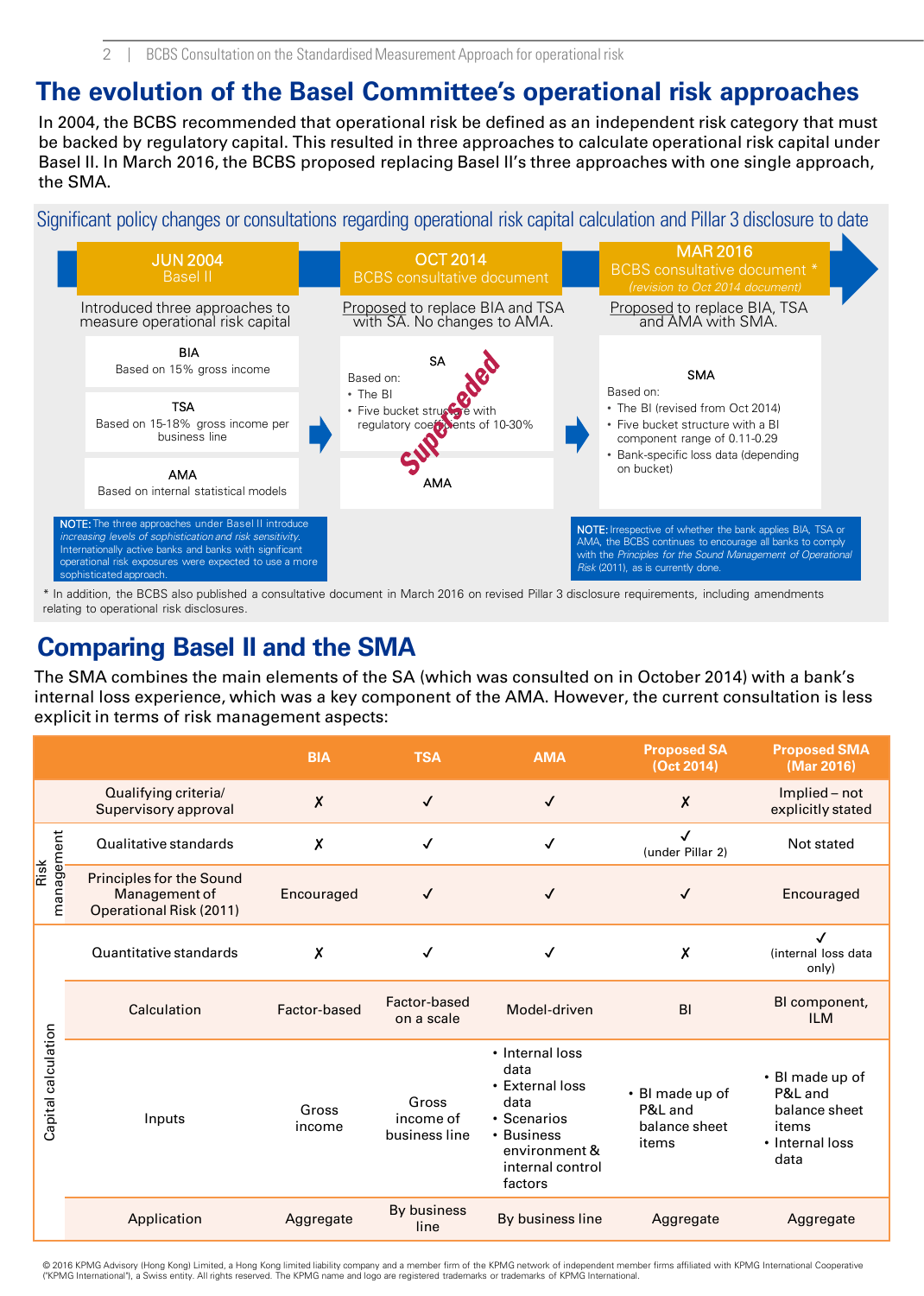#### **Calculating operational risk capital using the SMA**

The SMA combines the BI – a simple financial statement proxy of operational risk exposure – with bankspecific loss data. The introduction of the internal loss experience into the SMA framework not only enhances the risk sensitivity, but also provides incentive for banks to improve operational risk management.



#### **The key impacts of the SMA on banks**

Banks will welcome greater certainty in an area that has been under review for many years, notably the revisions to the BI approach in response to comments on the October 2014 consultative document, and the recognition of bank-specific loss data. However, some concerns are likely to remain:

| <b>Capital</b>                                                                  | • Analysis of the 2014 proposal showed that some global banks could face increases of up to 70% of their Pillar 1<br>operational risk capital charges. The 2016 proposal should have a smaller impact, but this could still be significant for<br>some banks.<br>• The overall impact will also depend on how the proposed new Pillar 1 approach interfaces with Pillar 2 capital<br>requirements - banks that can demonstrate good internal modelling and strong operational risk systems and controls<br>could potentially gain a partial offset to higher Pillar 1 requirements.<br>. Banks will need to revise their systems and processes to deliver the required calculations. |
|---------------------------------------------------------------------------------|--------------------------------------------------------------------------------------------------------------------------------------------------------------------------------------------------------------------------------------------------------------------------------------------------------------------------------------------------------------------------------------------------------------------------------------------------------------------------------------------------------------------------------------------------------------------------------------------------------------------------------------------------------------------------------------|
| <b>Internal</b><br>loss data                                                    | • The data requirements for calculating internal loss experience and the proposed disclosure requirements will impose<br>an additional burden on some banks.<br>. Banks not currently using the AMA will have to put the necessary systems and processes in place to collect, analyse<br>and report the required data.                                                                                                                                                                                                                                                                                                                                                               |
| <b>Incentives</b><br>for good<br>operational<br>risk<br>management<br>practices | • The introduction of a loss data experience will provide some regulatory incentive for banks to reduce their<br>operational risk losses. However, this element of risk sensitivity is limited to past losses, and does not include other<br>key elements of the AMA, namely external data, scenario analysis, and the business environment and internal control<br>factors data.<br>• The Pillar 2 capital framework is used as a tool by some regulators to encourage enhanced risk management across banks.<br>However, it remains to be seen how this will be applied by supervisors and how consistently this will be used globally.                                            |
| <b>Disclosures</b>                                                              | • The enhanced Pillar 3 disclosure requirements will require banks to detail how they manage their operational risks as<br>well as their loss history:<br>(i) BI value for the last three years;<br>(ii) losses for the last three years (including the number of losses and total amount of losses > EUR 1 million, and the<br>total of the five largest losses); and<br>(iii) historical losses used for SMA calculation split over the last 10 years (total amount, and total amount > EUR 1 million).<br>. Banks will need to revise their systems and processes to deliver the required disclosures.                                                                            |